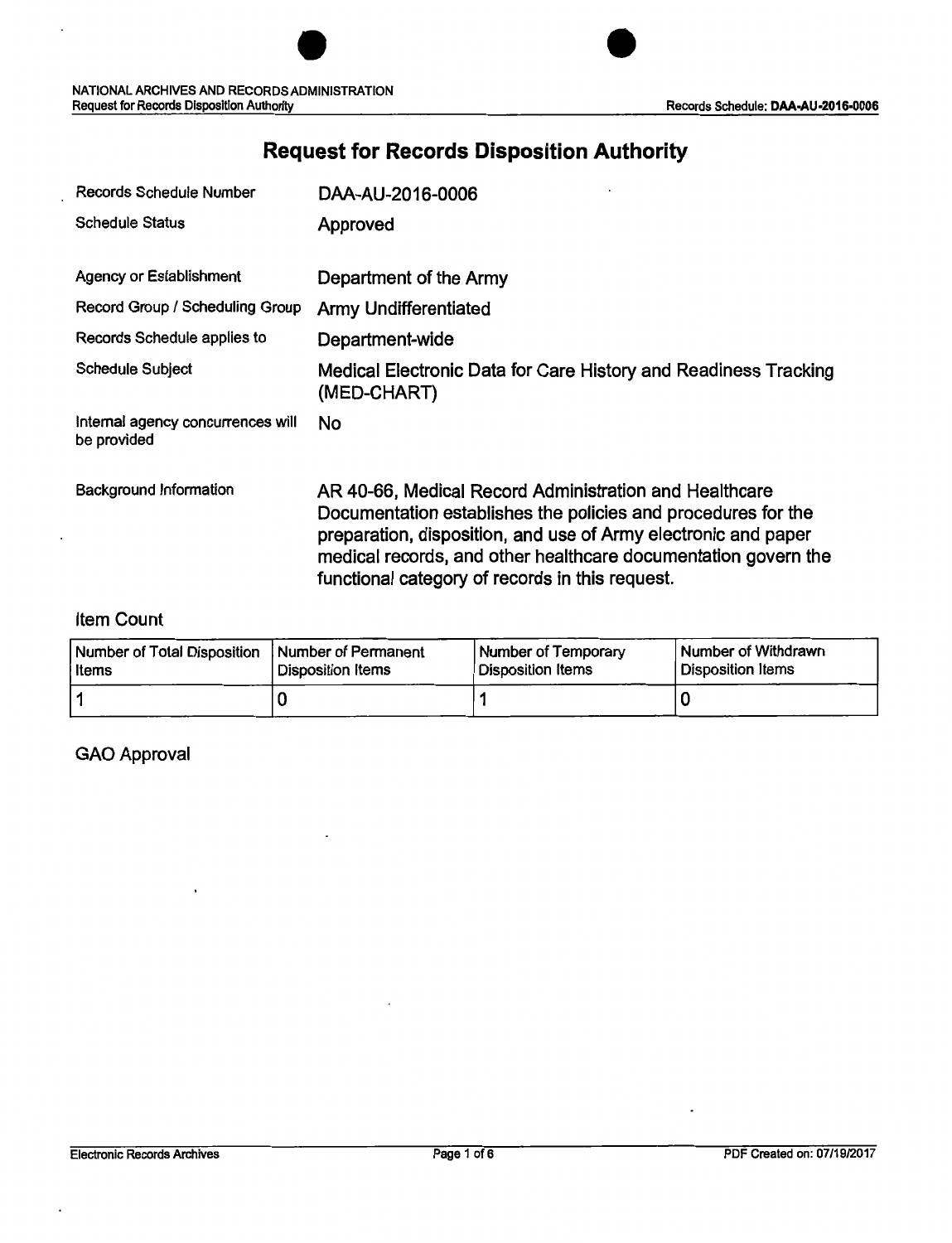$\overline{a}$ 

### Outline of Records Schedule Items for DAA-AU-2016-0006

| Sequence Number |                                                                                                                                                                             |
|-----------------|-----------------------------------------------------------------------------------------------------------------------------------------------------------------------------|
|                 | Medical Electronic Data for Care History and Readiness Tracking (MED-CHART) /<br>RN40-66eee/ACRS 500C/6+                                                                    |
| 1.1             | Medical Electronic Data for Care History and Readiness Tracking (MED-CHART)<br>Master Files /RN40-66eee/ACRS 500C/6+<br>Disposition Authority Number: DAA-AU-2016-0006-0002 |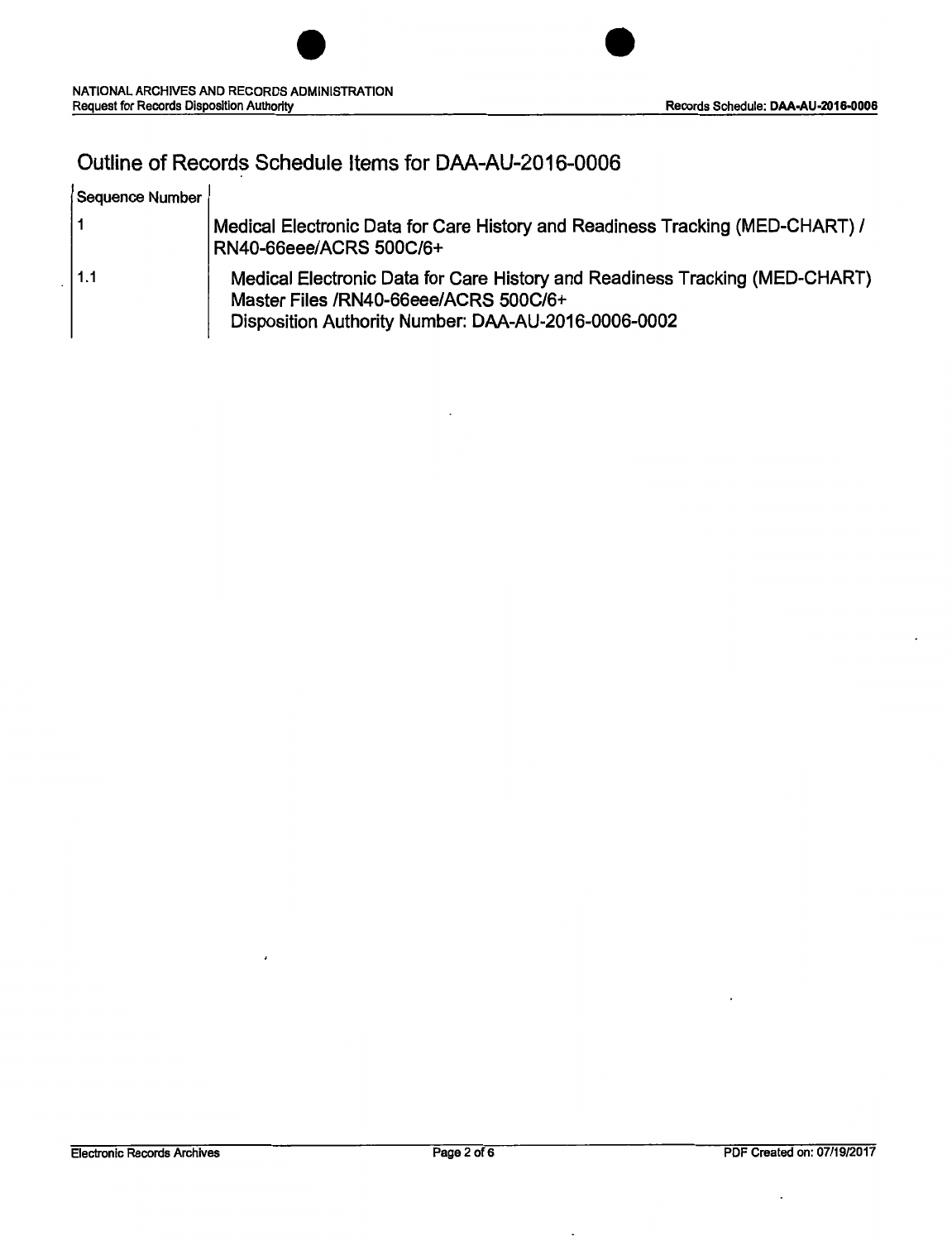J.



### Records Schedule Items

| Sequence Number |                                                                                                                                                                                                                                                                                                                                                                                                                                                                                                                                                                                                                                                                                                                                                                                                                                                                                                                                                                                                                                                                               |                       |  |  |
|-----------------|-------------------------------------------------------------------------------------------------------------------------------------------------------------------------------------------------------------------------------------------------------------------------------------------------------------------------------------------------------------------------------------------------------------------------------------------------------------------------------------------------------------------------------------------------------------------------------------------------------------------------------------------------------------------------------------------------------------------------------------------------------------------------------------------------------------------------------------------------------------------------------------------------------------------------------------------------------------------------------------------------------------------------------------------------------------------------------|-----------------------|--|--|
| $\mathbf{1}$    | Medical Electronic Data for Care History and Readiness Tracking (MED-CHART) /<br>RN40-66eee/ACRS 500C/6+<br>The system supports medical voucher management to include budgeting, Dental<br>Readiness to include dental x-ray upload, case management of service members<br>with possible medical issues, veteran Integrated Disability Evaluation System<br>(IDES) claim file management, Line of Duty injury claim management, Medical<br>Accession Waiver management, Occupational Health Exam management and<br>overall Medical Readiness document storage and management. This system<br>is used by the Army National Guard (ARNG) and U.S. Army Reserves (USAR)<br>medical teams to support recruiting and medical readiness of personnel in the<br>Reserve Components of the Army. The primary functions of this system are to aid<br>in the continuity of care for Guardsmen and Reservists and to assist in determining<br>the medical and psychological suitability of persons for service or assignment.                                                            |                       |  |  |
| 1.1             | Medical Electronic Data for Care History and Readiness Tracking (MED-CHART)<br>Master Files /RN40-66eee/ACRS 500C/6+                                                                                                                                                                                                                                                                                                                                                                                                                                                                                                                                                                                                                                                                                                                                                                                                                                                                                                                                                          |                       |  |  |
|                 | <b>Disposition Authority Number</b>                                                                                                                                                                                                                                                                                                                                                                                                                                                                                                                                                                                                                                                                                                                                                                                                                                                                                                                                                                                                                                           | DAA-AU-2016-0006-0002 |  |  |
|                 | System Input: Source input is occasionally keyed into the system, while other<br>data is transferred into the system via electronic system interfaces. Documents<br>and images are uploaded or scanned into the system, or uploaded via system<br>interfaces. The input data interfaces with DOD systems of Record and the<br>Veterans Administration Virtual Lifetime Electronic Record (VLER) and is approved<br>for disposition under DAA-GRS-2013-0001-0001 Item 10 for hard copy and analog,<br>and by DAA-GRS-2013-0001-0004 Item 20 for electronic input/source records.<br>System documentation as defined in DAA-GRS-2013-0005-0003 is covered by<br>Item 51. System Output: Significant portion of complete Service Treatment Record<br>(STR) for any Soldier who has served some period of their military career in either<br>the ARNG, USAR or applied for enlistment into either Reserve Component of the<br>Army. Output ad-hoc records are covered by DAA-GRS-2013-0001-0005 Item 30,<br>and output data file records are covered by DAA-GRS-0001-0006 Item 31 |                       |  |  |
|                 | <b>Final Disposition</b>                                                                                                                                                                                                                                                                                                                                                                                                                                                                                                                                                                                                                                                                                                                                                                                                                                                                                                                                                                                                                                                      | Temporary             |  |  |
|                 | Item Status                                                                                                                                                                                                                                                                                                                                                                                                                                                                                                                                                                                                                                                                                                                                                                                                                                                                                                                                                                                                                                                                   | <b>Active</b>         |  |  |
|                 | Is this item media neutral?                                                                                                                                                                                                                                                                                                                                                                                                                                                                                                                                                                                                                                                                                                                                                                                                                                                                                                                                                                                                                                                   | Yes                   |  |  |
|                 | Do any of the records covered<br>by this item currently exist in<br>electronic format(s) other than e-<br>mail and word processing?                                                                                                                                                                                                                                                                                                                                                                                                                                                                                                                                                                                                                                                                                                                                                                                                                                                                                                                                           | No                    |  |  |
|                 | <b>Disposition Instruction</b>                                                                                                                                                                                                                                                                                                                                                                                                                                                                                                                                                                                                                                                                                                                                                                                                                                                                                                                                                                                                                                                |                       |  |  |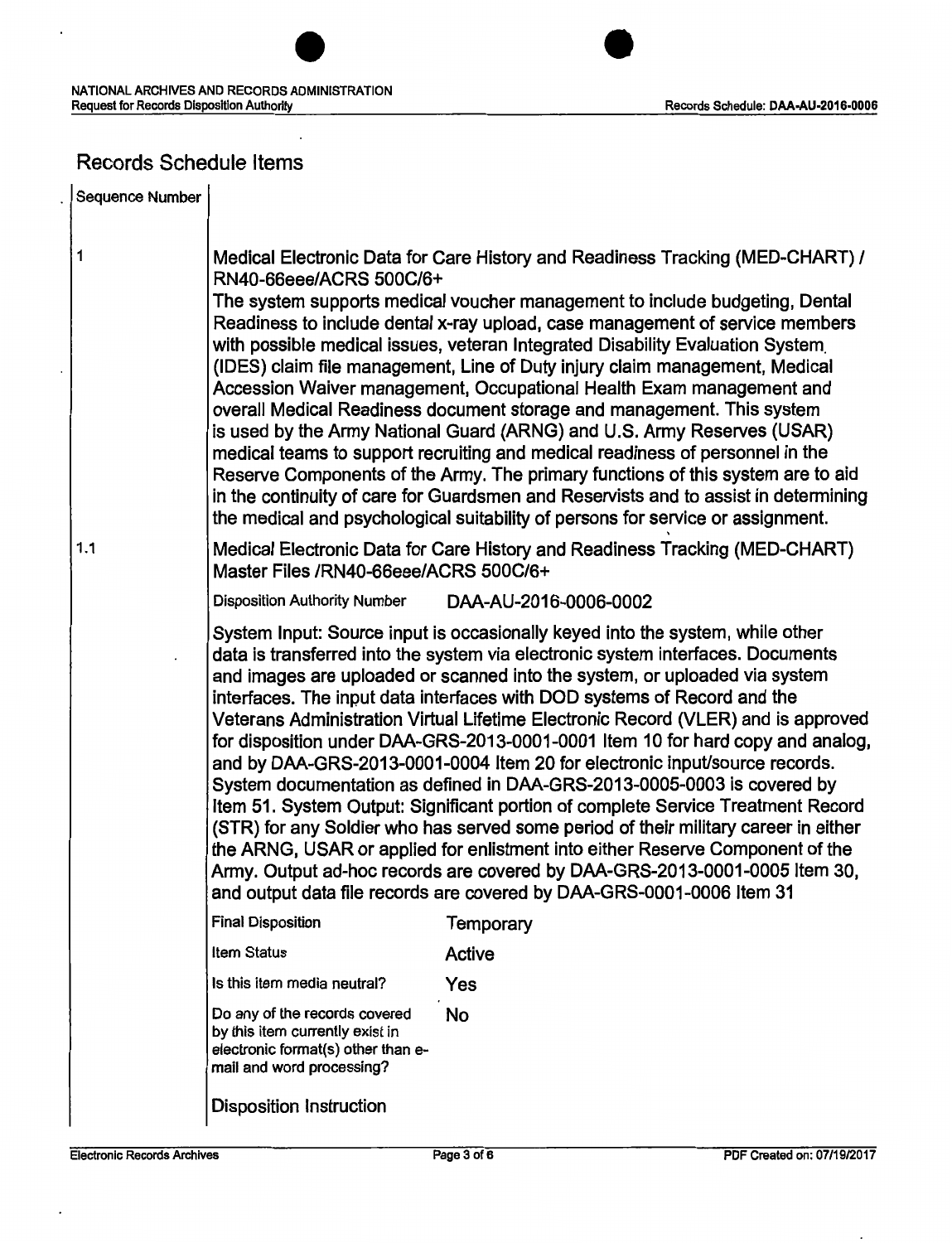| <b>Cutoff Instruction</b>     | TE100. Destroy/Delete 100 years after the Date of<br>Separation of the member from the Armed Services.<br>This item applies specifically to the electronic<br>version of the Army Reserve component portion of a<br>Soldier's Service Treatment Record stored in MED-<br>CHART. The holder (ARNG or USAR agencies) of<br>the hardcopy paper documents may provide them<br>to the individual Service Member or destroy the<br>paper documents only after the following provisions<br>are met: 1. The documentation is scanned and<br>properly indexed (organized) in the MED-CHART<br>repository. 2. The holder verifies that an image of<br>the document is readily available and readable with<br>the repository. Such verifications may occur during<br>the conversion process or via a quality assurance<br>check. The indexed electronic version of the STR<br>documentation will be maintained as the record copy. |
|-------------------------------|-------------------------------------------------------------------------------------------------------------------------------------------------------------------------------------------------------------------------------------------------------------------------------------------------------------------------------------------------------------------------------------------------------------------------------------------------------------------------------------------------------------------------------------------------------------------------------------------------------------------------------------------------------------------------------------------------------------------------------------------------------------------------------------------------------------------------------------------------------------------------------------------------------------------------|
| <b>Retention Period</b>       | Destroy 100 year(s) after after separation of the<br>member from the Armed Services.                                                                                                                                                                                                                                                                                                                                                                                                                                                                                                                                                                                                                                                                                                                                                                                                                                    |
| <b>Additional Information</b> |                                                                                                                                                                                                                                                                                                                                                                                                                                                                                                                                                                                                                                                                                                                                                                                                                                                                                                                         |
| GAO Approval                  | <b>Not Required</b>                                                                                                                                                                                                                                                                                                                                                                                                                                                                                                                                                                                                                                                                                                                                                                                                                                                                                                     |
|                               |                                                                                                                                                                                                                                                                                                                                                                                                                                                                                                                                                                                                                                                                                                                                                                                                                                                                                                                         |

 $\lambda$